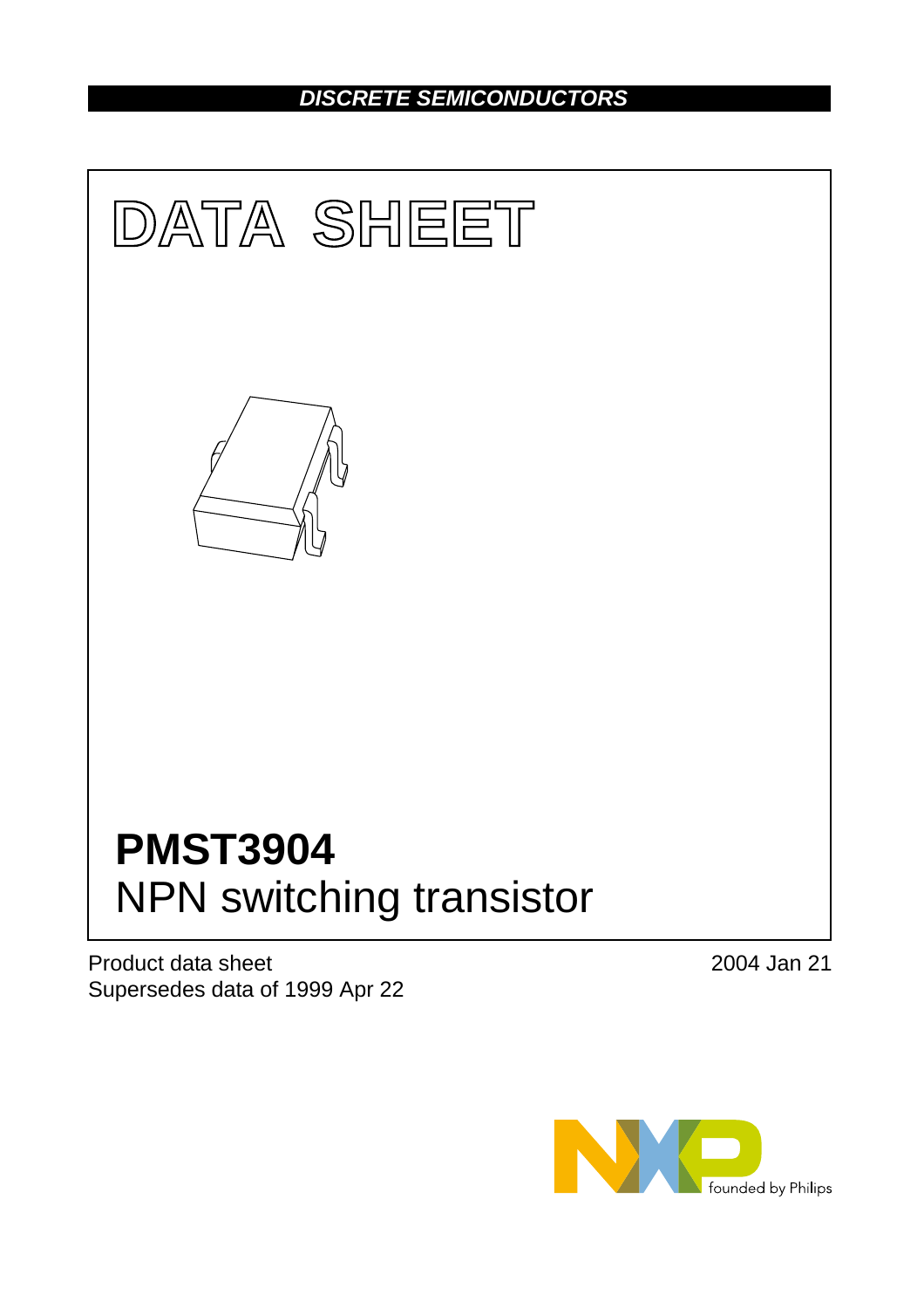# **NPN switching transistor CONST 2004 PMST3904**

## **FEATURES**

- Collector current capability  $I_C = 200$  mA
- Collector-emitter voltage  $V_{CEO} = 40 V$ .

## **APPLICATIONS**

• General amplification and switching.

## **DESCRIPTION**

NPN switching transistor in a SOT323 plastic package. PNP complement: PMST3906.

### **MARKING**

| <b>TYPE NUMBER</b> | <b>MARKING CODE</b> $(1)$ |
|--------------------|---------------------------|
| l PMST3904         | *1A                       |

### **Note**

- <span id="page-1-0"></span>1. ∗ = p: Made in Hong Kong.
	- ∗ = t: Made in Malaysia.
	- ∗ = W: Made in China.

## **QUICK REFERENCE DATA**

| <b>SYMBOL</b> | <b>PARAMETER</b>          | MAX. | <b>UNIT</b> |
|---------------|---------------------------|------|-------------|
| VCEO          | collector-emitter voltage | 40   |             |
|               | collector current (DC)    | 200  | mA          |

### **PINNING**

| <b>PIN</b> | <b>DESCRIPTION</b> |
|------------|--------------------|
|            | base               |
|            | emitter            |
| ີ          | collector          |



### **ORDERING INFORMATION**

| <b>TYPE</b>     |                        | <b>PACKAGE</b>                           |                |
|-----------------|------------------------|------------------------------------------|----------------|
| <b>NUMBER</b>   | <b>NAME</b>            | <b>DESCRIPTION</b>                       | <b>VERSION</b> |
| <b>PMST3904</b> | $\qquad \qquad \qquad$ | plastic surface mounted package; 3 leads | SOT323         |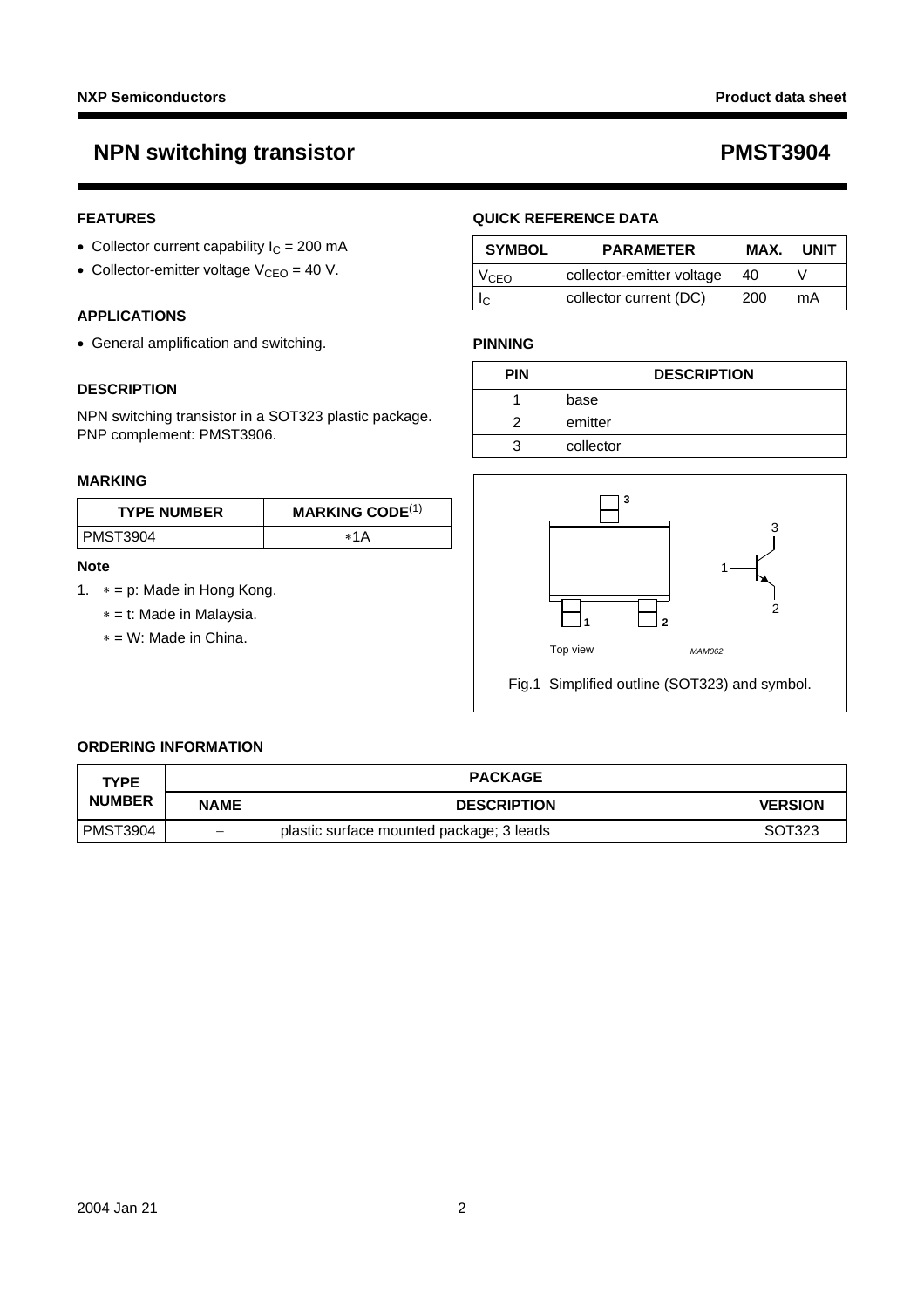## **LIMITING VALUES**

In accordance with the Absolute Maximum Rating System (IEC 60134).

| <b>SYMBOL</b>               | <b>PARAMETER</b>              | <b>CONDITIONS</b>            | MIN.  | MAX.   | <b>UNIT</b> |
|-----------------------------|-------------------------------|------------------------------|-------|--------|-------------|
| V <sub>CBO</sub>            | collector-base voltage        | open emitter                 | -     | 60     | ν           |
| V <sub>CEO</sub>            | collector-emitter voltage     | open base                    |       | 40     | ν           |
| V <sub>EBO</sub>            | emitter-base voltage          | open collector               | -     | 6      | V           |
| <sub>IC</sub>               | collector current (DC)        |                              |       | 200    | mA          |
| $I_{CM}$                    | peak collector current        |                              |       | 200    | mA          |
| <b>I</b> <sub>BM</sub>      | peak base current             |                              |       | 100    | mA          |
| $P_{\text{tot}}$            | total power dissipation       | $T_{amb} \leq 25$ °C; note 1 |       | 200    | mW          |
| $\mathsf{T}_{\textsf{stg}}$ | storage temperature           |                              | $-65$ | $+150$ | °C          |
| T,                          | junction temperature          |                              | -     | 150    | °C          |
| $I_{amb}$                   | operating ambient temperature |                              | $-65$ | $+150$ | $^{\circ}C$ |

## **Note**

<span id="page-2-0"></span>1. Transistor mounted on an FR4 printed-circuit board.

## **THERMAL CHARACTERISTICS**

| <b>SYMBOL</b>   | <b>PARAMETER</b>                                | <b>CONDITIONS</b> | <b>VALUE</b> | UNIT |
|-----------------|-------------------------------------------------|-------------------|--------------|------|
| D<br>$Rth(i-a)$ | ⊪thermal<br>resistance from junction to ambient | note              | 625          | K/W  |

### **Note**

<span id="page-2-1"></span>1. Transistor mounted on an FR4 printed-circuit board.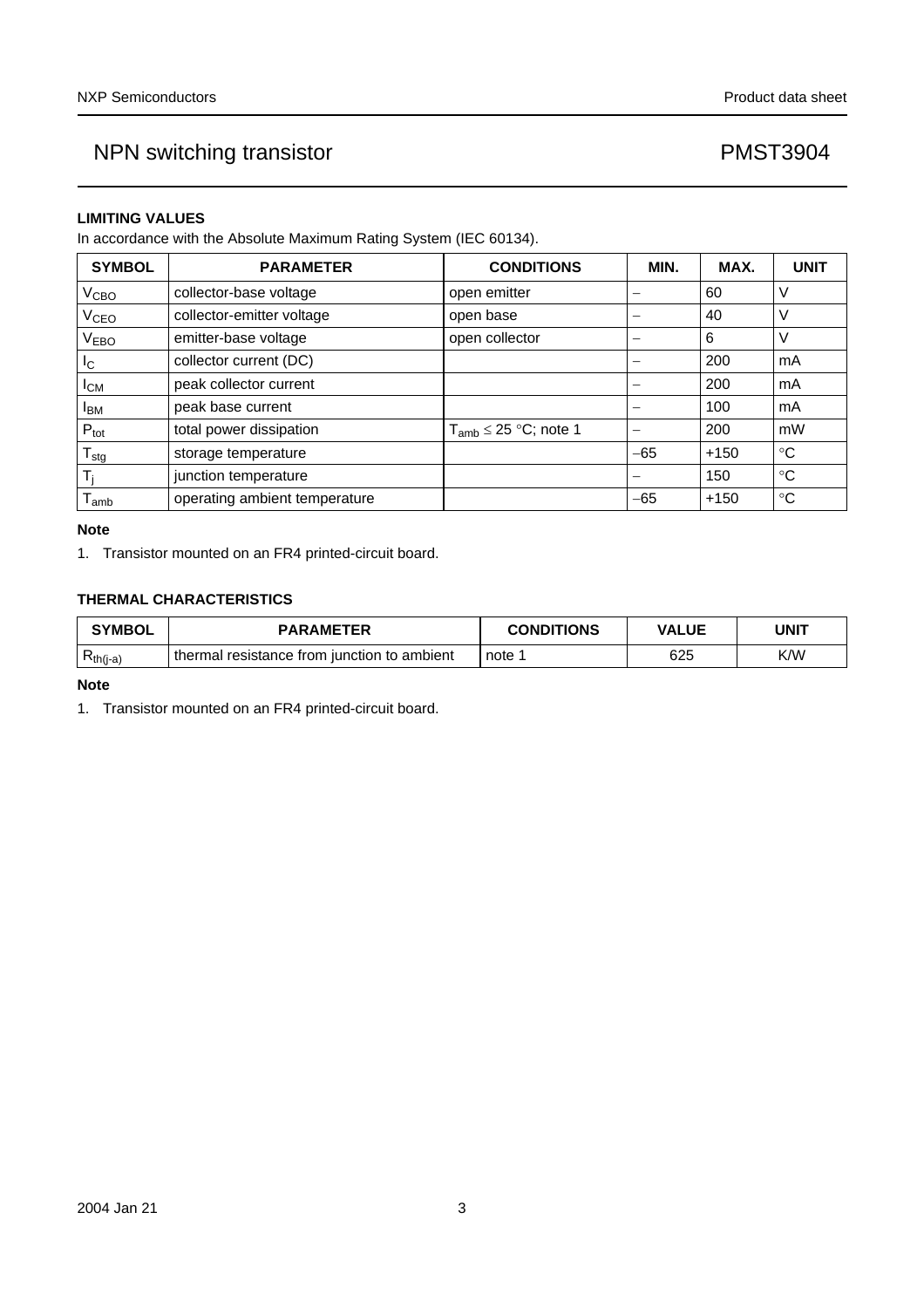# **CHARACTERISTICS**

 $T_{amb} = 25$  °C unless otherwise specified.

| <b>SYMBOL</b>                 | <b>PARAMETER</b>                                        | <b>CONDITIONS</b>                                                                   | MIN.                     | MAX.                     | <b>UNIT</b> |
|-------------------------------|---------------------------------------------------------|-------------------------------------------------------------------------------------|--------------------------|--------------------------|-------------|
| I <sub>СВО</sub>              | collector cut-off current                               | $I_E = 0$ ; $V_{CB} = 30$ V                                                         | $\overline{\phantom{0}}$ | 50                       | nA          |
| <b>IEBO</b>                   | emitter cut-off current                                 | $I_C = 0$ ; $V_{EB} = 6 V$                                                          | $\equiv$                 | 50                       | nA          |
| $h_{FE}$                      | DC current gain                                         | $V_{CE} = 1$ V; see Fig.2; note 1                                                   |                          |                          |             |
|                               |                                                         | $I_C = 0.1$ mA                                                                      | 60                       | $\overline{\phantom{0}}$ |             |
|                               |                                                         | $I_C = 1$ mA                                                                        | 80                       |                          |             |
|                               |                                                         | $IC = 10 mA$                                                                        | 100                      | 300                      |             |
|                               |                                                         | $IC$ = 50 mA                                                                        | 60                       |                          |             |
|                               |                                                         | $I_{C}$ = 100 mA                                                                    | 30                       |                          |             |
| $V_{CEsat}$                   | collector-emitter saturation                            | $I_C = 10$ mA; $I_B = 1$ mA                                                         | $\equiv$                 | 200                      | mV          |
|                               | voltage                                                 | $I_C = 50$ mA; $I_B = 5$ mA                                                         | $\equiv$                 | 300                      | mV          |
| VBEsat                        | base-emitter saturation voltage                         | $I_C = 10$ mA; $I_B = 1$ mA                                                         | 650                      | 850                      | mV          |
|                               |                                                         | $I_C = 50$ mA; $I_B = 5$ mA                                                         | $\equiv$                 | 950                      | mV          |
| $C_c$                         | collector capacitance                                   | $I_F = I_e = 0$ ; $V_{CB} = 5$ V; f = 1 MHz                                         | $\equiv$                 | 4                        | pF          |
| $C_{e}$                       | emitter capacitance                                     | $I_C = I_c = 0$ ; $V_{BE} = 500$ mV;<br>$f = 1$ MHz                                 | $\overline{\phantom{0}}$ | 8                        | pF          |
| $f_T$                         | transition frequency                                    | $I_C = 10$ mA; $V_{CE} = 20$ V;<br>$f = 100$ MHz                                    | 300                      |                          | <b>MHz</b>  |
| F                             | noise figure                                            | $I_C = 100 \mu A$ ; $V_{CE} = 5 V$ ; $R_S = 1 k\Omega$ ;<br>$f = 10$ Hz to 15.7 kHz | $\overline{\phantom{0}}$ | 5                        | dB          |
|                               | Switching times (between 10% and 90% levels); see Fig.7 |                                                                                     |                          |                          |             |
| $\mathfrak{t}_{\sf d}$        | delay time                                              | $I_{Con}$ = 10 mA; $I_{Bon}$ = 1 mA;                                                | $\equiv$                 | 35                       | ns          |
| $\mathsf{t}_{\mathsf{r}}$     | rise time                                               | $I_{\text{Boff}} = -1$ mA                                                           |                          | 35                       | ns          |
| $t_{\rm s}$                   | storage time                                            |                                                                                     |                          | 200                      | ns          |
| $\mathfrak{t}_{\mathfrak{f}}$ | fall time                                               |                                                                                     |                          | 50                       | ns          |

## **Note**

<span id="page-3-0"></span>1. Pulse test:  $t_p \le 300 \text{ }\mu\text{s}; \delta \le 0.02$ .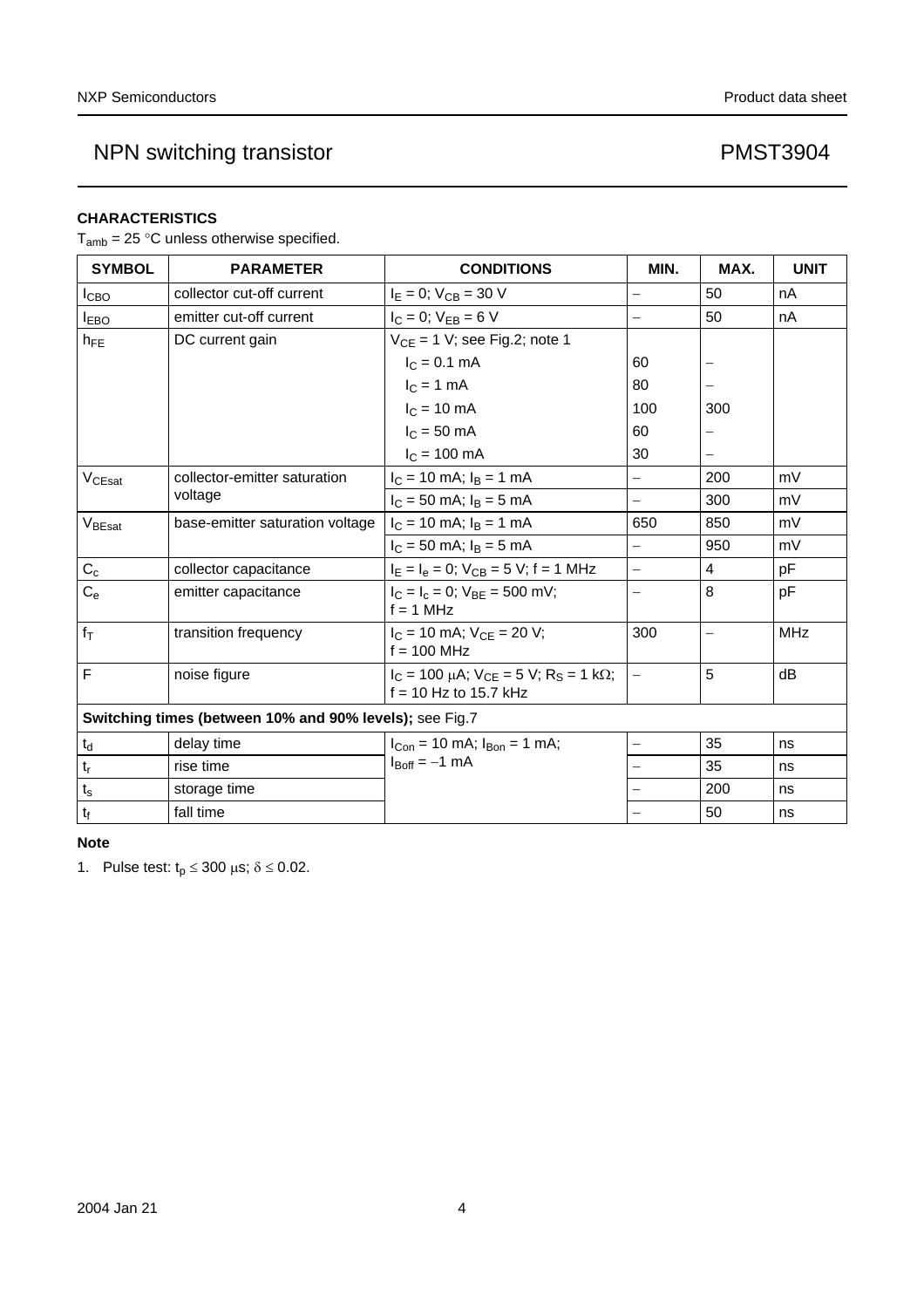<span id="page-4-0"></span>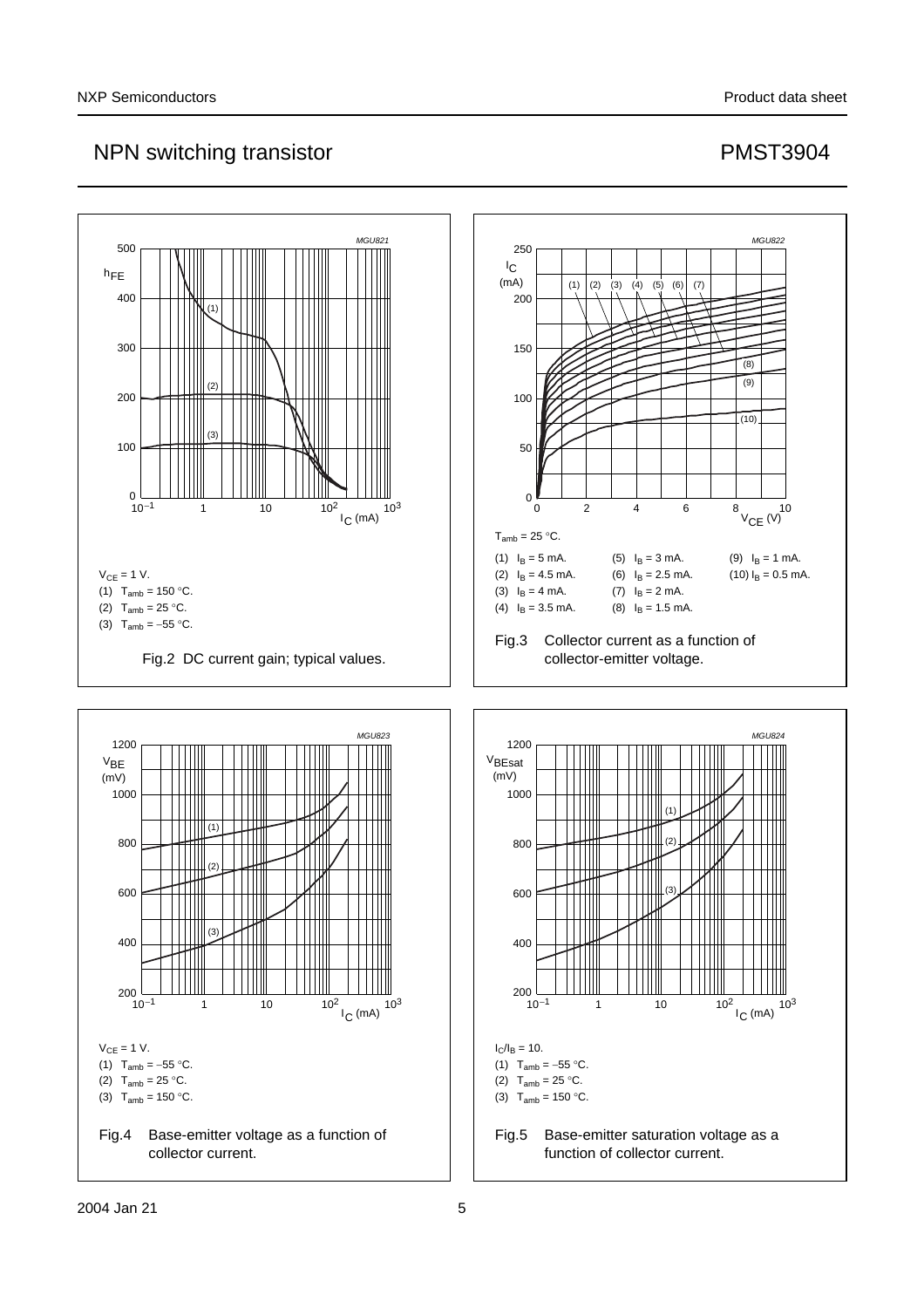

<span id="page-5-0"></span>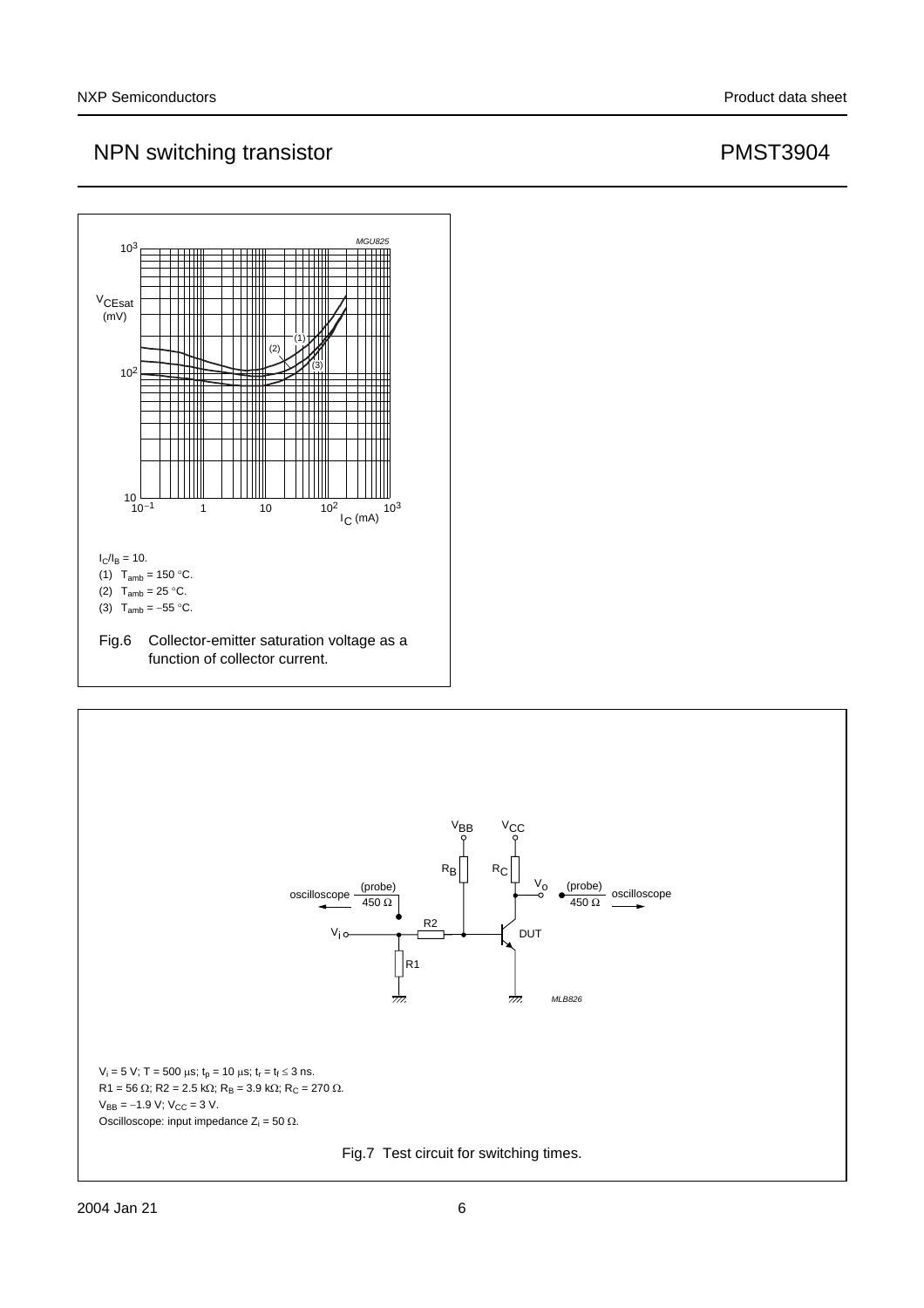## **PACKAGE OUTLINE**

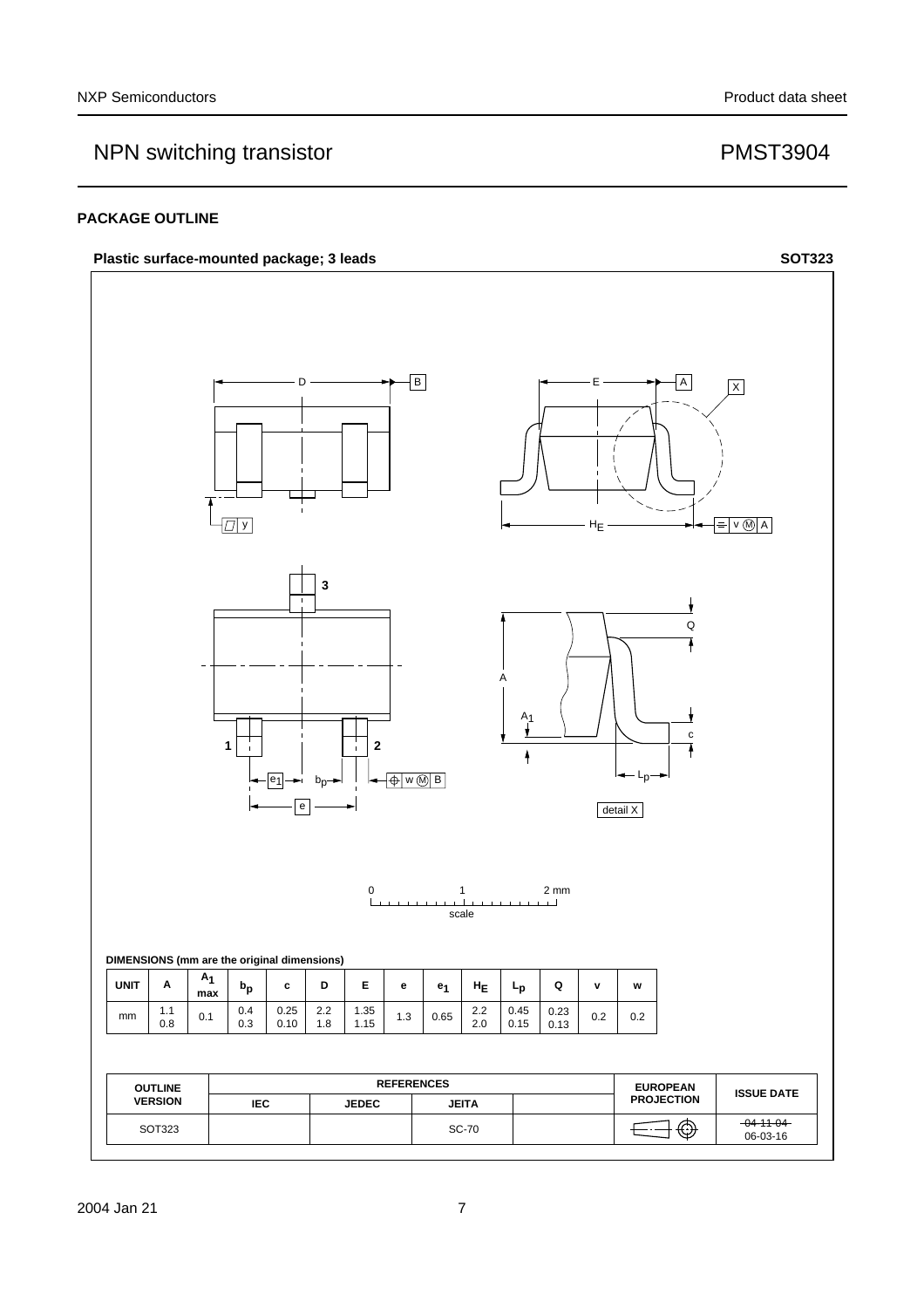| <b>DATA SHEET STATUS</b> |  |  |  |
|--------------------------|--|--|--|
|--------------------------|--|--|--|

| <b>DOCUMENT</b><br><b>STATUS(1)</b> | <b>PRODUCT</b><br><b>STATUS(2)</b> | <b>DEFINITION</b>                                                                        |
|-------------------------------------|------------------------------------|------------------------------------------------------------------------------------------|
| Objective data sheet                | Development                        | This document contains data from the objective specification for product<br>development. |
| Preliminary data sheet              | Qualification                      | This document contains data from the preliminary specification.                          |
| l Product data sheet                | Production                         | This document contains the product specification.                                        |

### **Notes**

- <span id="page-7-0"></span>1. Please consult the most recently issued document before initiating or completing a design.
- <span id="page-7-1"></span>2. The product status of device(s) described in this document may have changed since this document was published and may differ in case of multiple devices. The latest product status information is available on the Internet at URL http://www.nxp.com.

### **DISCLAIMERS**

**General** — Information in this document is believed to be accurate and reliable. However, NXP Semiconductors does not give any representations or warranties, expressed or implied, as to the accuracy or completeness of such information and shall have no liability for the consequences of use of such information.

**Right to make changes** — NXP Semiconductors reserves the right to make changes to information published in this document, including without limitation specifications and product descriptions, at any time and without notice. This document supersedes and replaces all information supplied prior to the publication hereof.

**Suitability for use**  $-MXP$  Semiconductors products are not designed, authorized or warranted to be suitable for use in medical, military, aircraft, space or life support equipment, nor in applications where failure or malfunction of an NXP Semiconductors product can reasonably be expected to result in personal injury, death or severe property or environmental damage. NXP Semiconductors accepts no liability for inclusion and/or use of NXP Semiconductors products in such equipment or applications and therefore such inclusion and/or use is at the customer's own risk.

**Applications** ⎯ Applications that are described herein for any of these products are for illustrative purposes only. NXP Semiconductors makes no representation or warranty that such applications will be suitable for the specified use without further testing or modification.

**Limiting values** – Stress above one or more limiting values (as defined in the Absolute Maximum Ratings System of IEC 60134) may cause permanent damage to the device. Limiting values are stress ratings only and operation of the device at these or any other conditions

above those given in the Characteristics sections of this document is not implied. Exposure to limiting values for extended periods may affect device reliability.

**Terms and conditions of sale** - NXP Semiconductors products are sold subject to the general terms and conditions of commercial sale, as published at http://www.nxp.com/profile/terms, including those pertaining to warranty, intellectual property rights infringement and limitation of liability, unless explicitly [otherwise agreed to in writing by NXP Semiconductors. In](http://www.nxp.com/profile/terms)  case of any inconsistency or conflict between information in this document and such terms and conditions, the latter will prevail.

**No offer to sell or license** — Nothing in this document may be interpreted or construed as an offer to sell products that is open for acceptance or the grant, conveyance or implication of any license under any copyrights, patents or other industrial or intellectual property rights.

**Export control** — This document as well as the item(s) described herein may be subject to export control regulations. Export might require a prior authorization from national authorities.

**Quick reference data** – The Quick reference data is an extract of the product data given in the Limiting values and Characteristics sections of this document, and as such is not complete, exhaustive or legally binding.